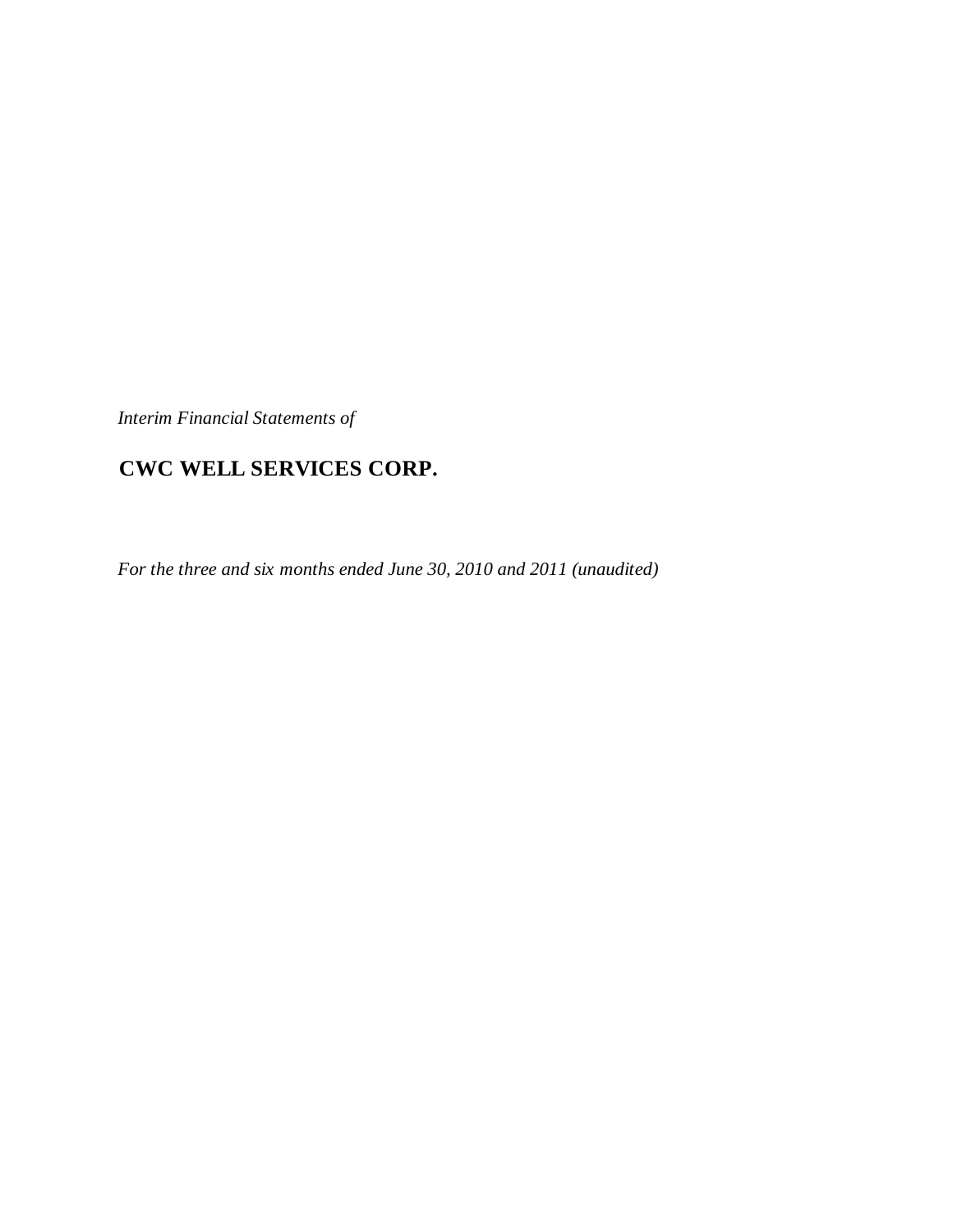# **STATEMENT OF FINANCIAL POSITION**

**CWC Well Services Corp.**

*As at June 30, 2011 and December 31, 2010 (unaudited)*

| in thousands of Canadian dollars            | Note           | June 30, 2011 | December 31, 2010 |           |  |  |
|---------------------------------------------|----------------|---------------|-------------------|-----------|--|--|
|                                             |                |               |                   |           |  |  |
| <b>ASSETS</b>                               |                |               |                   |           |  |  |
| <b>Current assets</b>                       |                |               |                   |           |  |  |
| Marketable securities                       |                | \$<br>52      | \$                | 67        |  |  |
| Accounts receivable                         |                | 13,047        |                   | 19,579    |  |  |
| Loans to employees                          |                |               |                   | 573       |  |  |
| Inventory                                   |                | 2,741         |                   | 2,638     |  |  |
| Prepaid expenses and deposits               |                | 234           |                   | 185       |  |  |
|                                             |                | 16,074        |                   | 23,042    |  |  |
| <b>Property and equipment</b>               | $6\,$          | 137,146       |                   | 103,773   |  |  |
| Loans to employees                          |                | 162           |                   | 283       |  |  |
|                                             |                | \$<br>153,382 | \$                | 127,098   |  |  |
|                                             |                |               |                   |           |  |  |
| <b>LIABILITIES AND SHAREHOLDERS' EQUITY</b> |                |               |                   |           |  |  |
| <b>Current liabilities</b>                  |                |               |                   |           |  |  |
| <b>Bank</b> indebtedness                    | $\overline{7}$ | \$<br>425     | \$                | 1,379     |  |  |
| Accounts payable and accrued liabilities    |                | 5,448         |                   | 5,873     |  |  |
| Current portion of long-term debt           | $\tau$         | 6,868         |                   | 4,609     |  |  |
|                                             |                | 12,741        |                   | 11,861    |  |  |
| Long-term debt                              | $\overline{7}$ | 49,463        |                   | 25,251    |  |  |
|                                             |                | 62,204        |                   | 37,112    |  |  |
|                                             |                |               |                   |           |  |  |
| <b>SHAREHOLDERS' EQUITY</b>                 |                |               |                   |           |  |  |
| Share capital                               | 8              | 109,382       |                   | 110,774   |  |  |
| Contributed surplus                         |                | 4,912         |                   | 3,657     |  |  |
| <b>Deficit</b>                              |                | (23, 116)     |                   | (24, 445) |  |  |
|                                             |                | 91,178        |                   | 89,986    |  |  |
|                                             |                |               |                   |           |  |  |
|                                             |                | \$<br>153,382 | \$                | 127,098   |  |  |
|                                             |                |               |                   |           |  |  |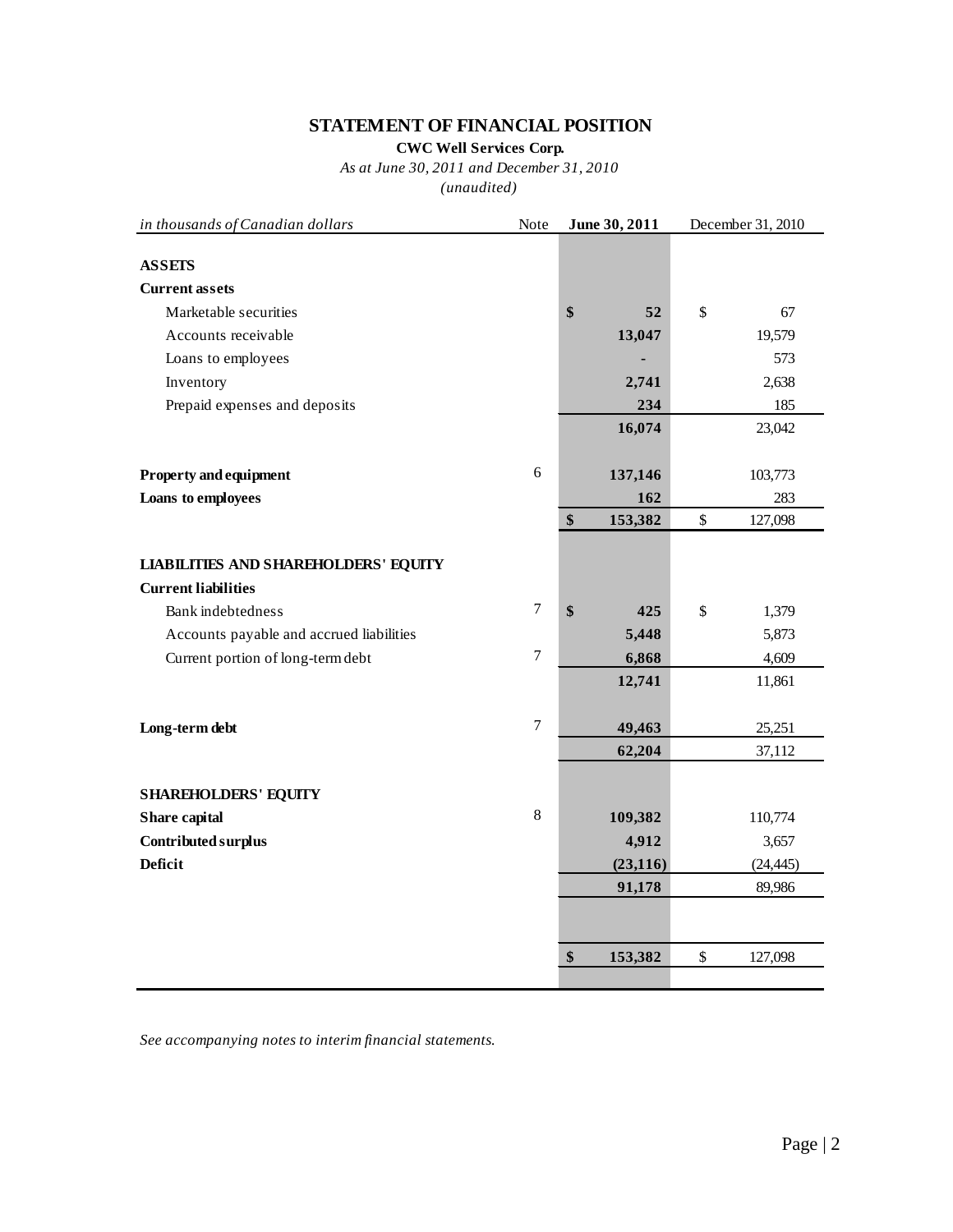# **STATEMENT OF COMPREHENSIVE INCOME (LOSS)**

## **CWC Well Services Corp.**

*For the three and six months ended June 30, 2011 and 2010*

*(unaudited)*

|                                                   |      |              | Three Months Ended June 30. | Six Months Ended June 30. |              |  |  |
|---------------------------------------------------|------|--------------|-----------------------------|---------------------------|--------------|--|--|
| in thousands of Canadian dollars                  | Note | 2011         | 2010                        | 2011                      | 2010         |  |  |
| <b>REVENUE</b>                                    |      | \$<br>12,987 | S.<br>9,254                 | \$<br>42,290              | \$<br>29,376 |  |  |
| <b>EXPENSES</b>                                   |      |              |                             |                           |              |  |  |
| Direct operating expenses                         | 11   | 9,205        | 6,412                       | 26,863                    | 19,539       |  |  |
| Selling and administrative expenses               | 12   | 2,513        | 2,587                       | 5,718                     | 5,730        |  |  |
| Stock based compensation                          |      | 316          | 239                         | 466                       | 366          |  |  |
| Finance costs                                     | 13   | 938          | 703                         | 1,585                     | 1,783        |  |  |
| Depreciation                                      |      | 2,920        | 2,651                       | 6,279                     | 5,780        |  |  |
| Loss (gain) on disposal of equipment              |      | 41           | (78)                        | 35                        | (78)         |  |  |
| Unrealized loss (gain) on marketable securities   |      | 10           | (31)                        | 15                        | (38)         |  |  |
|                                                   |      | 15,943       | 12,483                      | 40,961                    | 33,082       |  |  |
| NET INCOME (LOSS) AND COMPREHENSIVE INCOME (LOSS) |      | (2,956)      | (3,229)                     | 1,329                     | (3,706)      |  |  |
| NET INCOME (LOSS) PER SHARE                       |      |              |                             |                           |              |  |  |
| Basic and diluted earnings (loss) per share       | 9    | (0.02)       | (0.02)<br>S                 | \$<br>0.01                | (0.02)<br>S. |  |  |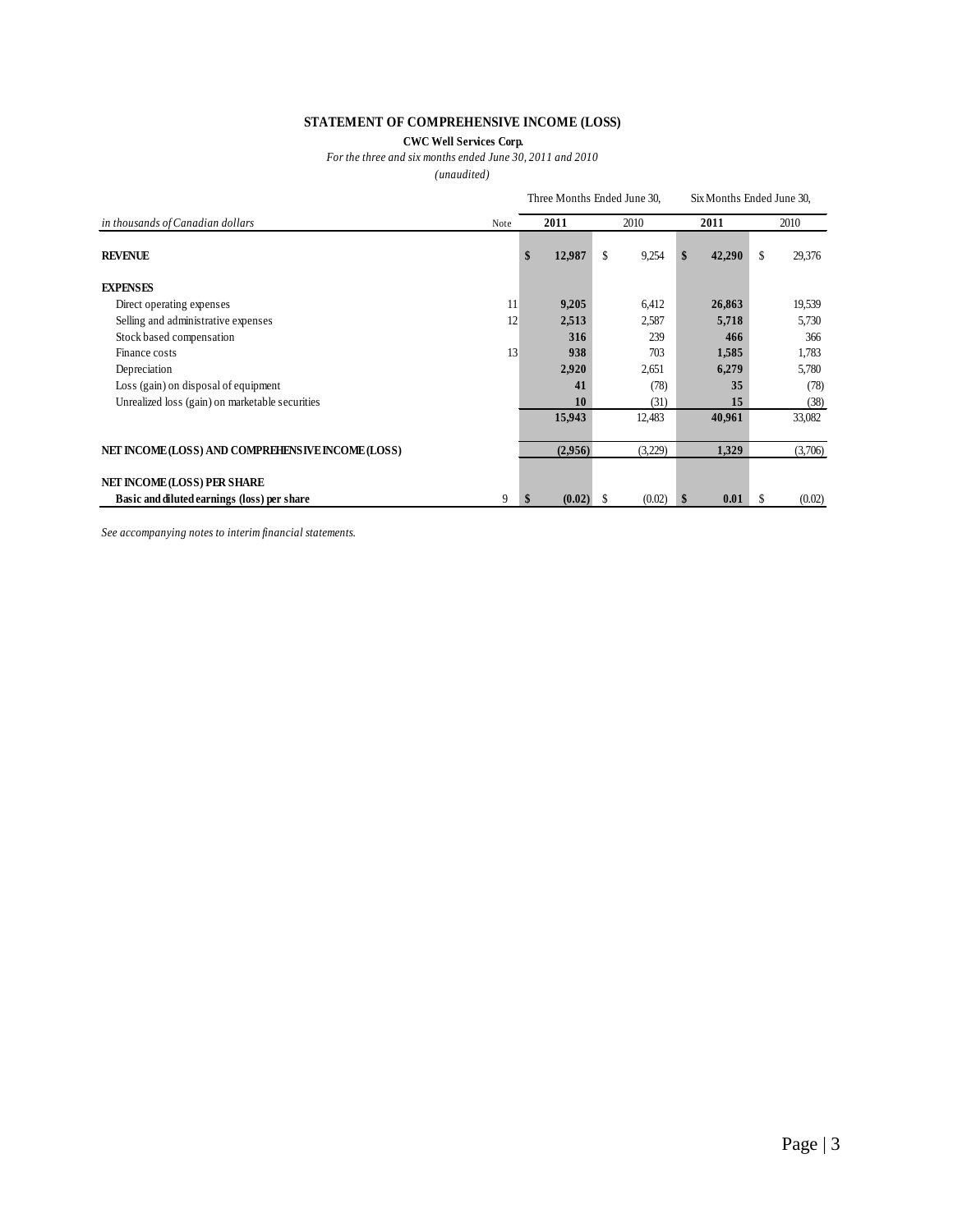# **STATEMENT OF CHANGES IN EQUITY**

**CWC Well Services Corp.**

*For the six months ended June 30, 2011 and 2010*

*(unaudited)*

|                                                       |      |                      |     | <b>Contributed</b> |                 |                     |
|-------------------------------------------------------|------|----------------------|-----|--------------------|-----------------|---------------------|
| in thousands of Canadian dollars                      | Note | <b>Share Capital</b> |     | surplus            | Deficit         | <b>Total Equity</b> |
| Balance at January 1, 2010                            |      | \$<br>111,080        | \$  | 2.960              | \$<br>(21,671)  | \$<br>92,369        |
| Comprehensive loss for the period                     |      | ۰                    |     | -                  | (3,706)         | (3,706)             |
| Transactions with owners, recorded directly in equity |      |                      |     |                    |                 |                     |
| Stock based compensation                              |      | ۰                    |     | 366                |                 | 366                 |
| Shares redeemed                                       |      | (307)                |     | 196                |                 | (111)               |
| Balance at June 30, 2010                              |      | 110,773              | ۰D. | 3.522              | \$<br>(25, 377) | 88,918              |

| Balance at January 1, 2011                            | \$ | 110,774                  | \$<br>3,657              | \$<br>(24, 445) | S | 89,986 |
|-------------------------------------------------------|----|--------------------------|--------------------------|-----------------|---|--------|
| Comprehensive income for the period                   |    | $\overline{\phantom{a}}$ | $\overline{\phantom{0}}$ | 1,329           |   | 1,329  |
| Transactions with owners, recorded directly in equity |    |                          |                          |                 |   |        |
| Stock based compensation                              |    |                          | 466                      |                 |   | 466    |
| Shares issued                                         | 8  | 23                       | (9)                      |                 |   | 14     |
| Shares redeemed                                       | 8  | (1,415)                  | 798                      |                 |   | (617)  |
| Balance at June 30, 2011                              | \$ | 109,382                  | 4,912                    | (23, 116)       |   | 91,178 |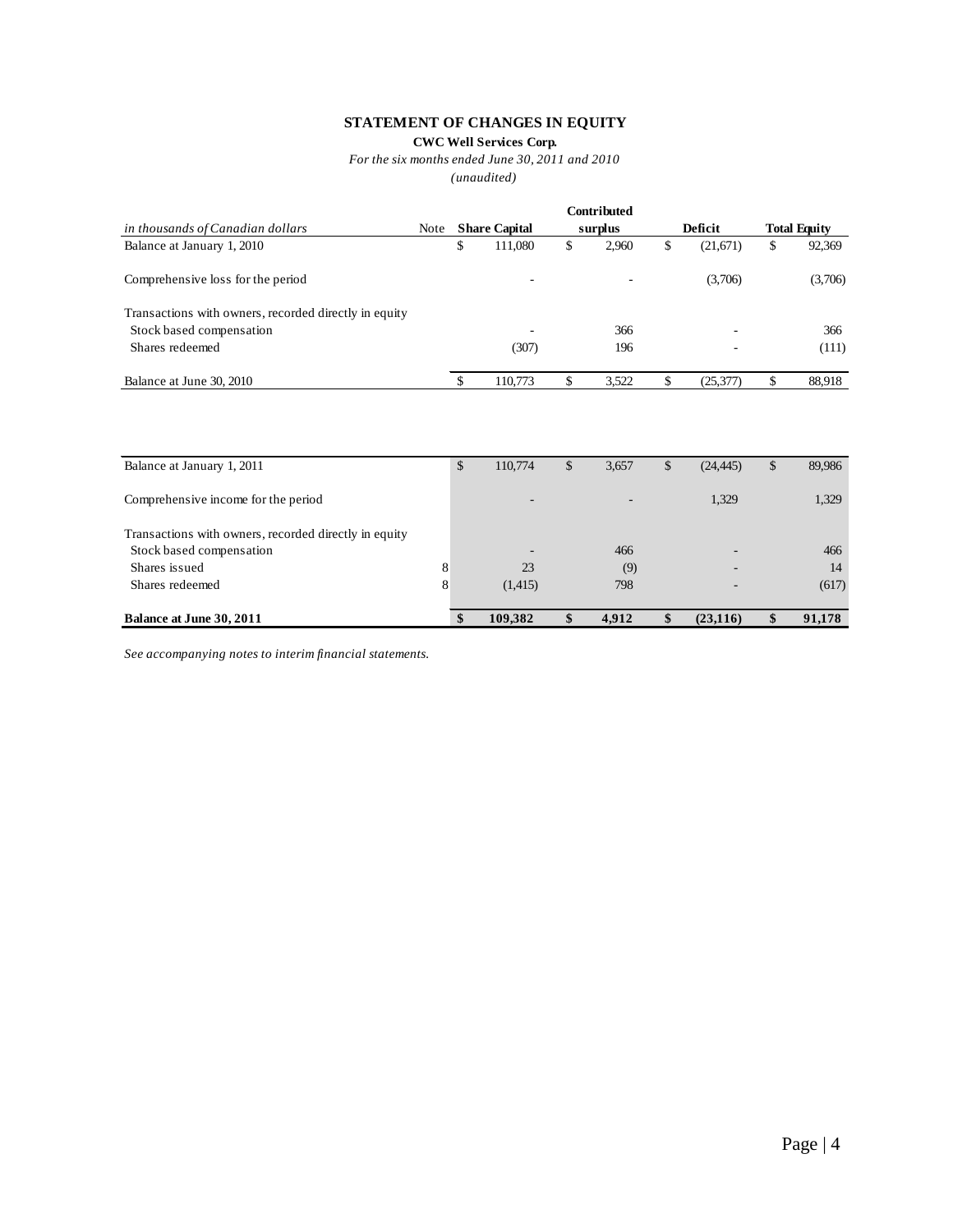# **STATEMENT OF CASH FLOWS**

**CWC Well Services Corp.**

*For the six months ended June 30, 2011 and 2010*

*(unaudited)*

| in thousands of Canadian dollars                | Note | 2011        | 2010 |          |  |
|-------------------------------------------------|------|-------------|------|----------|--|
| CASH PROVIDED BY (USED IN):                     |      |             |      |          |  |
| <b>OPERATING:</b>                               |      |             |      |          |  |
| Net income (loss)                               |      | \$<br>1,329 | \$   | (3,706)  |  |
| Adjustments for:                                |      |             |      |          |  |
| Stock based compensation                        |      | 466         |      | 366      |  |
| Interest on shareholder loans                   |      | (2)         |      | (11)     |  |
| Finance costs                                   |      | 1,585       |      | 1,783    |  |
| Loss (gain) on disposal of equipment            |      | 35          |      | (78)     |  |
| Unrealized loss (gain) on marketable securities |      | 15          |      | (38)     |  |
| Depreciation and amortization                   |      | 6,279       |      | 5,780    |  |
|                                                 |      | 9,707       |      | 4,096    |  |
| Change in non-cash working capital              |      | 6,222       |      | 1,787    |  |
|                                                 |      | 15,929      |      | 5,883    |  |
| <b>INVESTING:</b>                               |      |             |      |          |  |
| Acquisitions                                    | 5    | (38,000)    |      |          |  |
| Purchase of equipment                           |      | (1,577)     |      | (260)    |  |
| Proceeds on sale of equipment                   |      | 26          |      |          |  |
|                                                 |      | (39, 551)   |      | (260)    |  |
| <b>FINANCING:</b>                               |      |             |      |          |  |
| Issue of long-term debt                         | 6    | 56,500      |      |          |  |
| Repayment of long-term debt                     | 6    | (30,000)    |      | (1,900)  |  |
| Repayment of bank indebtedness                  |      | (954)       |      | (502)    |  |
| Finance costs                                   |      | (420)       |      | (381)    |  |
| Interest paid                                   |      | (1,255)     |      | (1, 563) |  |
| Redemption of warrants                          |      |             |      | (1,212)  |  |
| Finance lease repayments                        |      | (65)        |      | (65)     |  |
| Common shares repurchased                       | 8    | (184)       |      |          |  |
|                                                 |      | 23,622      |      | (5,623)  |  |
| <b>CHANGE IN CASH</b>                           |      |             |      |          |  |
| <b>CASH, BEGINNING OF PERIOD</b>                |      |             |      |          |  |
| <b>CASH, END OF PERIOD</b>                      |      | \$          | \$   |          |  |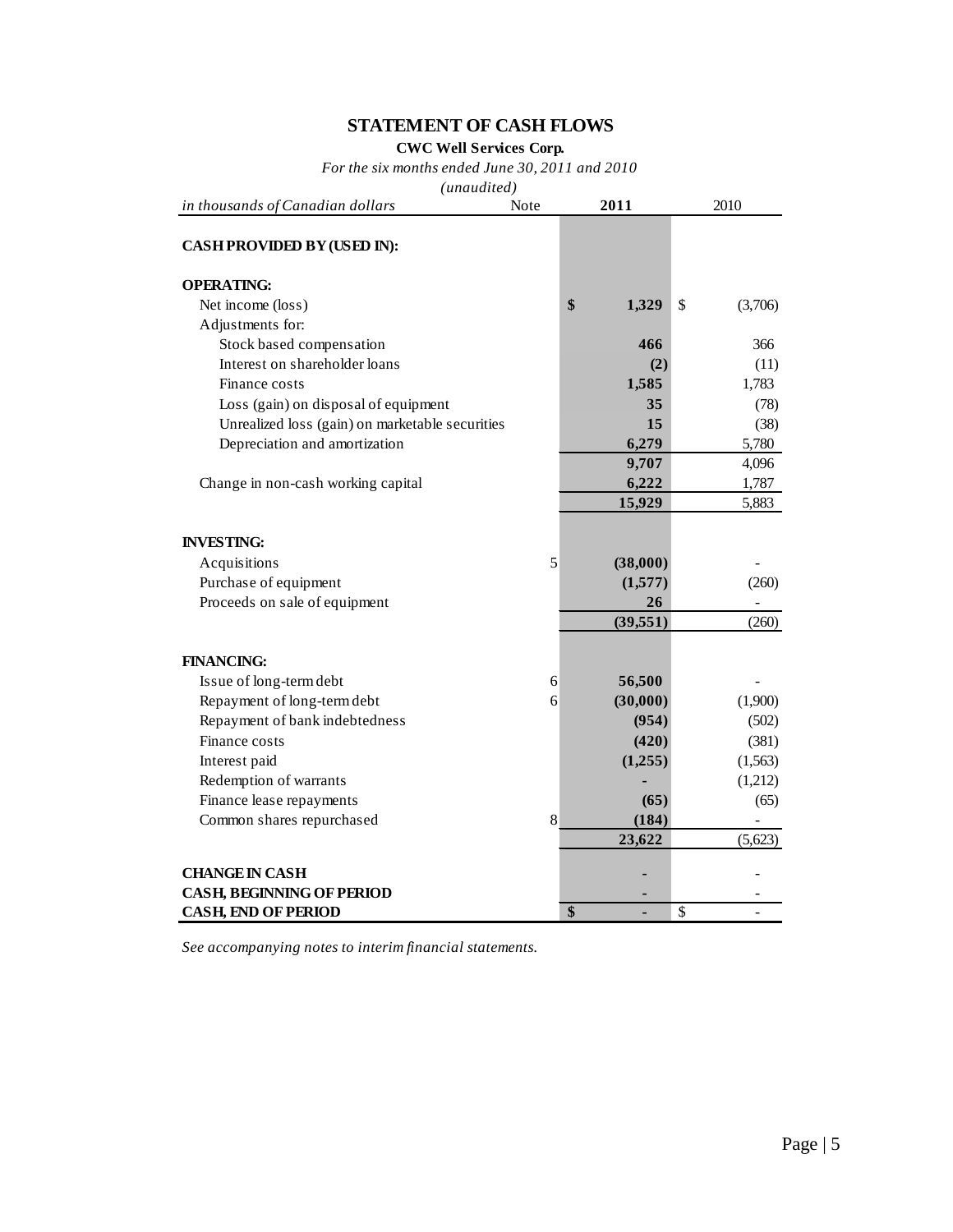Notes to the interim financial statements Three and six month period ending June 30, 2011 and 2010 (unaudited) (Amounts in thousands, except share and per share amounts)

#### **1. Reporting entity:**

CWC Well Services Corp. ("CWC" or the "Company") is an oilfield services company providing production services to oil and gas exploration and development companies throughout the Western Canadian Sedimentary Basin. On June 8, 2011, at CWC's annual and special shareholders' meeting, the shareholders approved the change of name of the Company to CWC Well Services Corp. from Central Alberta Well Services Corp.

#### **2. Basis of presentation:**

#### (a) **Statement of compliance**

These interim financial statements have been prepared in accordance with IAS 34 *Interim Financial Reporting.*  In 2010, the Canadian Institute of Chartered Accountants ("CICA") Handbook was revised to incorporate IFRS and International Financial Reporting Interpretations Committee interpretations and require publicly accountable enterprises to apply such standards and interpretations effective for fiscal years beginning on or after January 1, 2011. These Interim Financial Statements should not be compared to financial statements prepared prior to January 1, 2011, as those financial statements were prepared under accounting policies and practices in accordance with previous Canadian GAAP. The interim financial statements do not include all of the information required for full annual financial statements.

An explanation of how the transition to IFRSs has affected the reported financial position, financial performance and cash flows of the Company as at and for the three and six month periods ended June 30, 2010, is provided in note 16.

These interim financial statements were approved by the Board of Directors on August 15, 2011.

#### (b) **Basis of measurement**

These interim financial statements have been prepared on the historical cost basis except for the derivative financial instruments in the statement of financial position which are measured at fair value.

#### (c) **Functional and presentation currency**

These interim financial statements are presented in Canadian dollars, which is the Company's functional currency. All financial information presented in Canadian dollars has been rounded to the nearest thousand.

#### (d) **Use of estimates and judgments**

The preparation of the interim financial statements in conformity with IFRS requires the use of certain critical accounting estimates, judgments and assumptions. The carrying amount of assets, liabilities, accruals, provisions, contingent liabilities, other financial obligations, as well as the determination of fair values, reported income and expense in these interim financial statements depends on the use of estimates, judgments and assumptions. IFRS also requires management to exercise judgment in the process of applying the Company's accounting policies. These estimates, judgments and assumptions are based on the circumstances and estimates at the date of the financial statements and affect the reported amounts of income and expenses during the reporting periods. Given the uncertainty regarding the determination of these factors, actual results may differ from these estimates.

In preparing these interim financial statements, the significant judgements made by management in applying the Company's accounting policies and the key sources of estimation uncertainty were the same as those applied to the interim financial statements for the three months ended March 31, 2011.

#### **3. Significant accounting policies:**

The accompanying Interim Financial Statements should be read in conjunction with Note 3 to the Company's unaudited interim financial statements for the three-month period ended March 31, 2011, as the accounting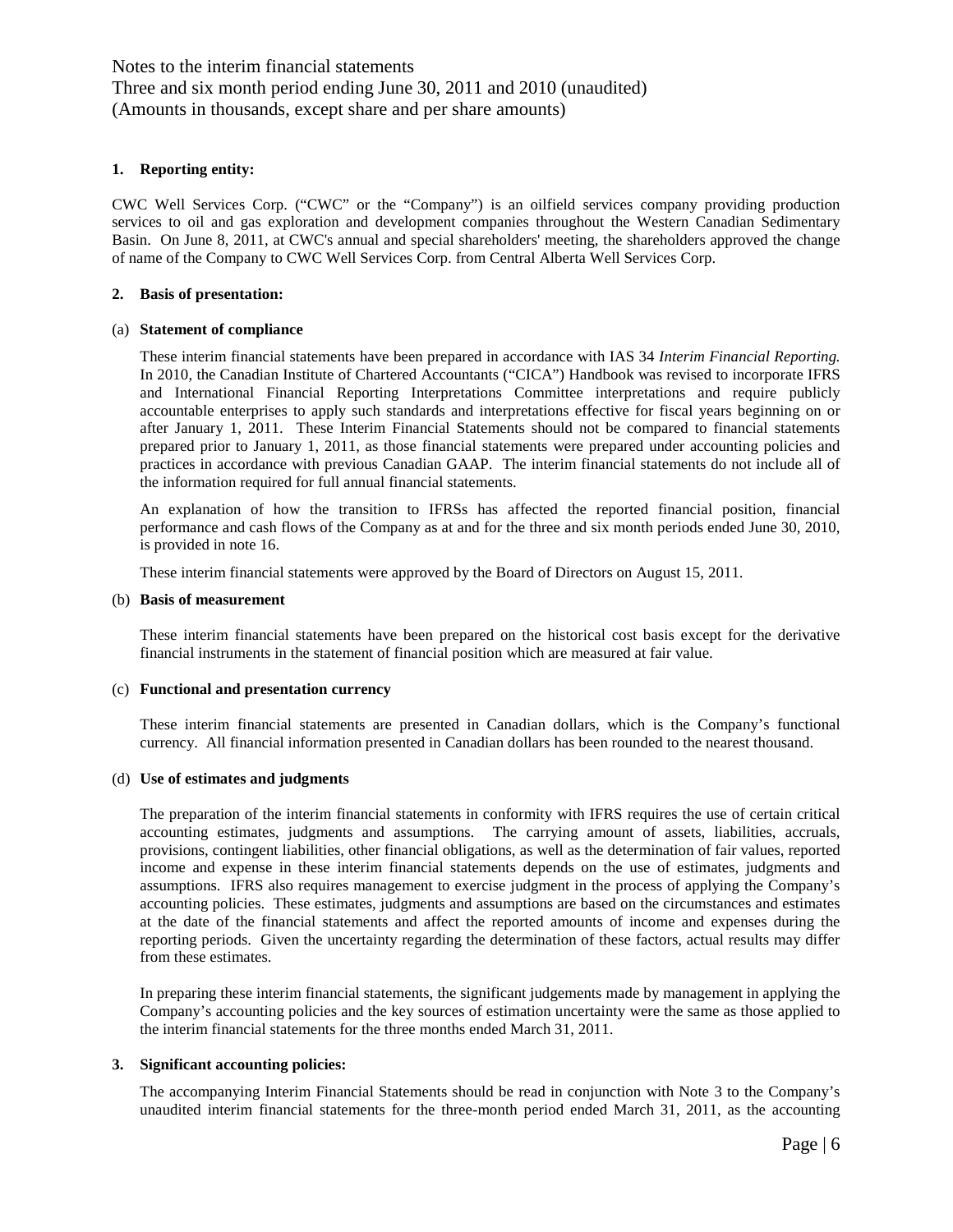## Three and six month period ending June 30, 2011 and 2010 (unaudited) (Amounts in thousands, except share and per share amounts)

policies applied by the Company in these Interim Financial Statements are the same as those disclosed therein except for those noted below.

(a) Business Combinations

Business combinations are accounted for using the acquisition method as at the acquisition date, which is the date on which control is transferred to the Company. Control is the power to govern the financial and operating policies of an entity so as to obtain benefits from its activities. In assessing control, the Company takes into consideration potential voting rights that are currently exercisable as well as considering other qualitative factors.

For acquisitions on or after January 1, 2010, the Company measures goodwill at the acquisition date as:

- The fair value of the consideration transferred; plus
- the recognized amount of any non-controlling interests in the acquire; plus if the business combination is achieved in stages, the fair value of the existing equity interest in the acquire; less
- the net recognized amount (generally fair value) of the identifiable assets acquired and liabilities assumed.

When the excess is negative, a bargain purchase gain is recognized immediately in profit or loss.

The consideration transferred does not include amounts related to the settlement of pre-existing relationships. Such amounts are generally recognized in profit or loss.

Costs related to the acquisition, other than those associated with the issue of debt or equity securities, that the company incurs in connection with a business combination are expensed as incurred.

Any contingent consideration payable is recognized at fair value at the acquisition date. If the contingent consideration is classified as equity, it is not remeasured and settlement is accounted for within equity. Otherwise, subsequent changes to the fair value of the contingent consideration are recognized in profit or loss.

When share-based payment awards (replacement awards) are required to be exchanged for awards held by the acquiree's employees (acquiree's awards) and relate to past services, then all or a portion of the amount of the acquirer's replacement awards is included in measuring the consideration transferred in the business combination. This determination is based on the market-based value of the replacement awards compared with the market-based value of the acquiree's awards and the extent to which the replacement awards relate to past and/or future service.

## **4. Financial risk management:**

## **Liquidity risk**

Liquidity risk relates to the risk that the Company will encounter difficulty in meeting its financial obligations. The Company's approach to manage liquidity is to ensure, as far as possible, that it will always have sufficient liquidity to meet its liabilities when due, under both normal and stressed conditions, without incurring unacceptable losses or risking damage to the Company's reputation.

The credit facilities available at June 30, 2011, consisted of a \$29 million non-extendable committed nonrevolving facility and a non-extendable committed revolving facility to a maximum of \$40 million with a maturity date of April 30, 2014. The new facility replaced the previous operating line of credit and senior secured term facility. The non-revolving facility replaced the existing term credit facility on substantially similar terms that were already in place whereby there are scheduled principal payments of \$500 plus interest commencing April 2011, increasing to \$750 plus interest in the second year, commencing April 2012, payments of interest only in the third year with a final payment of \$14.25 million due on April 30, 2014. The nonrevolving facility now bears interest at 7.42%. The \$40 million revolving portion of the facility consists of a swing line facility to a maximum of \$5 million with the remainder consisting of prime based loans and bankers acceptances. The revolving facility requires interest to be paid monthly with no scheduled principal payments during the committed term with the balance due on April 30, 2014. Amounts borrowed under the revolving facility will bear interest at the Company's option of the bank's prime rate plus 1.25% to 2.75% or banker's acceptance rate plus 2.25% to 3.75%. The total facility is margined based on 75% of the Company's eligible accounts receivable and 60% of the net book value of Property and Equipment to a maximum of \$69 million.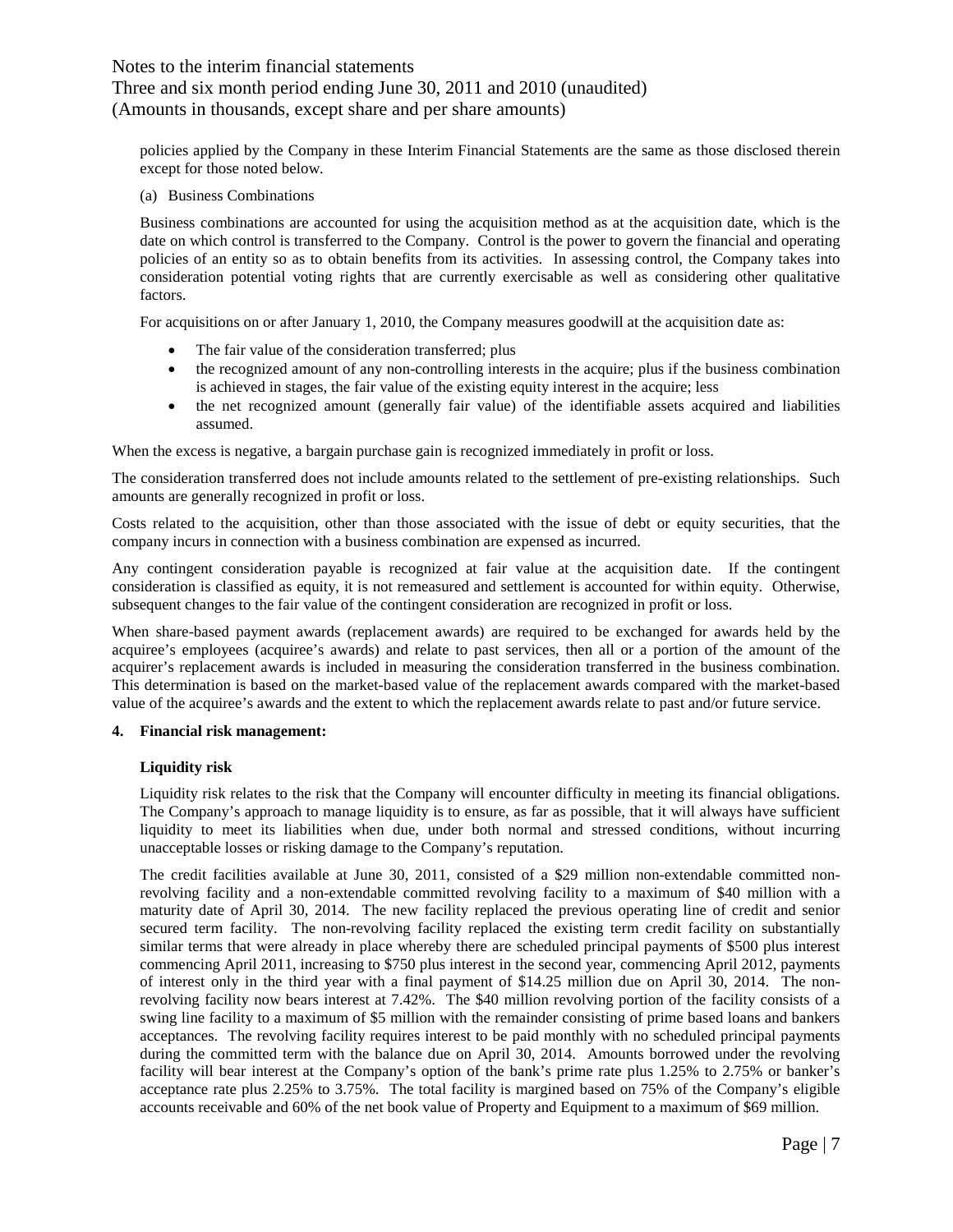Three and six month period ending June 30, 2011 and 2010 (unaudited) (Amounts in thousands, except share and per share amounts)

The Company may be exposed to liquidity risk if it is unable to collect its trade accounts receivable balances in a timely manner which could in turn impact the Company's long-term ability to meet its commitments under the facilities. In order to manage this liquidity risk, the Company actively monitors all accounts receivable to maintain accounts outstanding over 60 days to less than 25 percent of the total balance. As at June 30, 2011, the balance of trade accounts receivable in excess of 90 days was \$1,477 (2010: \$973), representing approximately 13% (2010: 16.5%) of the trade accounts receivable balance, of this amount \$170 (2010: \$461) has been provided for as an allowance for bad debts. A structure is maintained that focuses on growth of the Company while ensuring viability for stakeholders. Finally, in an effort to combat the seasonality of the oilfield business and reduce long-term liquidity risk exposure, the Company regularly reviews its cash availability and whenever the conditions permit, the excess cash is applied to the debt outstanding.

#### **5. Acquisitions:**

On June 15, 2011, the Company acquired the assets of Trinidad Well Servicing ("TWS") for total consideration of \$38 million in cash. The purchase of the assets of TWS resulted in an additional operating base located in Lloydminster, Alberta and 22 service rigs and related equipment and field crews. For the three and six months ended June 30, 2011, TWS contributed revenues of \$619 and profit of \$241 to CWC's results. If the acquisition had occurred on January 1, 2011, management estimates that revenue would have increased by \$13,338 and net profit would have increased by \$2,749. In determining these amounts, management has assumed that the fair value adjustments, determined provisionally, that arose on the date of acquisition would have been the same if the transaction had occurred on January 1, 2011. The results from operations are included in the Well Servicing segment.

The following summarizes the recognized amounts of identifiable assets acquired:

| Production equipment    | 24.817 |
|-------------------------|--------|
| Support equipment       | 13,133 |
| Miscellaneous equipment | 50     |
| Total assets acquired   | 38,000 |

No liabilities were assumed and no intangible assets were acquired with this purchase.

CWC incurred acquisition related costs of \$65 related to due diligence costs. The due diligence costs have been included in Selling and administrative expenses in the Company's statement of comprehensive income (loss).

This acquisition has been accounted for by the acquisition method, and the results of operations have been included in these interim financial statements from the date of acquisition. Due to the limited time between the acquisition of TWS and the preparation of these interim financial statements, the amounts recorded on the acquisition above are based upon preliminary information available to management as of the date of these interim financial statements. The above amounts are subject to change if the preliminary information about the facts and circumstances existing at the acquisition date obtained by management changes subsequent to the date of these interim financial statements.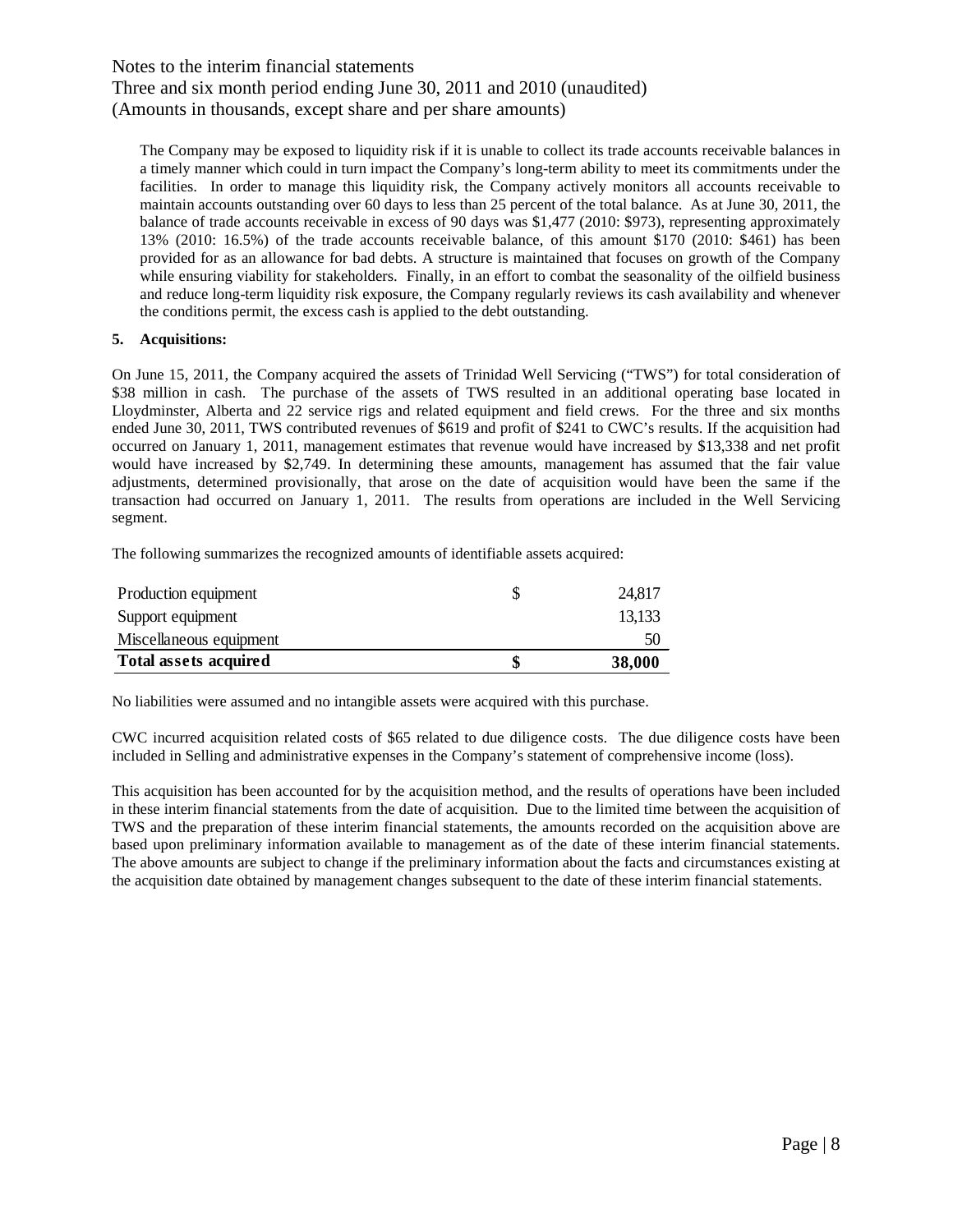Three and six month period ending June 30, 2011 and 2010 (unaudited) (Amounts in thousands, except share and per share amounts)

## **6. Property and equipment:**

|                                            |             | <b>Production</b> |           |        | Support Miscellaneous |       |           |         |              |  |
|--------------------------------------------|-------------|-------------------|-----------|--------|-----------------------|-------|-----------|---------|--------------|--|
| Cost                                       | <b>Note</b> | equipment         | equipment |        |                       |       | equipment |         | <b>Total</b> |  |
|                                            |             |                   |           |        |                       |       |           |         |              |  |
| Balance as of January 1, 2011              | S           | 90.721            |           | 59,065 |                       | 2.581 |           | 152,367 |              |  |
| Acquisitions through business combinations |             | 24,817            |           | 13,133 |                       | 50    |           | 38,000  |              |  |
| <b>Additions</b>                           |             | 1,486             |           | 59     |                       | 167   |           | 1,712   |              |  |
| Disposals                                  |             | (91)              |           | (20)   |                       | (22)  |           | (133)   |              |  |
| Balance as of June 30, 2011                |             | 116.933           |           | 72.238 |                       | 2.776 |           | 191.947 |              |  |

| Accumulated depreciation and impairment losses |   | <b>Production</b><br>equipment | <b>Support Miscellaneous</b><br>equipment |   | equipment |   | <b>Total</b> |
|------------------------------------------------|---|--------------------------------|-------------------------------------------|---|-----------|---|--------------|
| Balance as of January 1, 2011                  | S | 24.577                         | 22,093                                    | S | 1.924     | S | 48,594       |
| <b>Additions</b>                               |   | 3,226                          | 2,783                                     |   | 270       |   | 6,279        |
| Disposals                                      |   | (44)                           | (28)                                      |   |           |   | (72)         |
| Balance as of June 30, 2011                    |   | 27.759                         | 24.848                                    |   | 2.194     |   | 54,801       |
| Net book value as of June 30, 2011             |   | 89,174                         | 47.390                                    |   | 582       |   | \$137,146    |

| Cost                                              | <b>Production</b><br>equipment |   | Support Miscellaneous<br>equipment | equipment     | <b>Total</b>       |
|---------------------------------------------------|--------------------------------|---|------------------------------------|---------------|--------------------|
| Balance as of January 1, 2010<br><b>Additions</b> | 91.308<br>819                  | S | 59.650<br>52                       | 2.242<br>354  | 153,200<br>1,225   |
| Disposals<br>Balance as of December 31, 2010      | (1,406)<br>90.721              |   | (637)<br>59,065                    | (15)<br>2,581 | (2,058)<br>152,367 |

| Accumulated depreciation and impairment losses | <b>Production</b><br>equipment | Support<br>equipment | <b>Miscellaneous</b><br>equipment |   | <b>Total</b> |
|------------------------------------------------|--------------------------------|----------------------|-----------------------------------|---|--------------|
| Balance as of January 1, 2010                  | \$<br>19.227                   | 17.019               | \$<br>1.292                       | S | 37,538       |
| <b>Additions</b>                               | 5.790                          | 5,572                | 643                               |   | 12,005       |
| Disposals                                      | (440)                          | (498)                | (11)                              |   | (949)        |
| Balance as of December 31, 2010                | 24.577                         | 22,093               | 1.924                             | S | 48,594       |
| Net book value as of December 31, 2010         | 66,144                         | 36,972               | 657                               |   | \$103,773    |

On June 15, 2011, the Company acquired the assets of Trinidad Well Servicing ("TWS") for total consideration of \$38 million in cash (see note 5).

At June 30, 2011, property and equipment includes equipment under finance leases which are recorded at cost totaling \$564 (December 31, 2010: \$428), less accumulated depreciation of \$354 (December 31, 2010: \$290).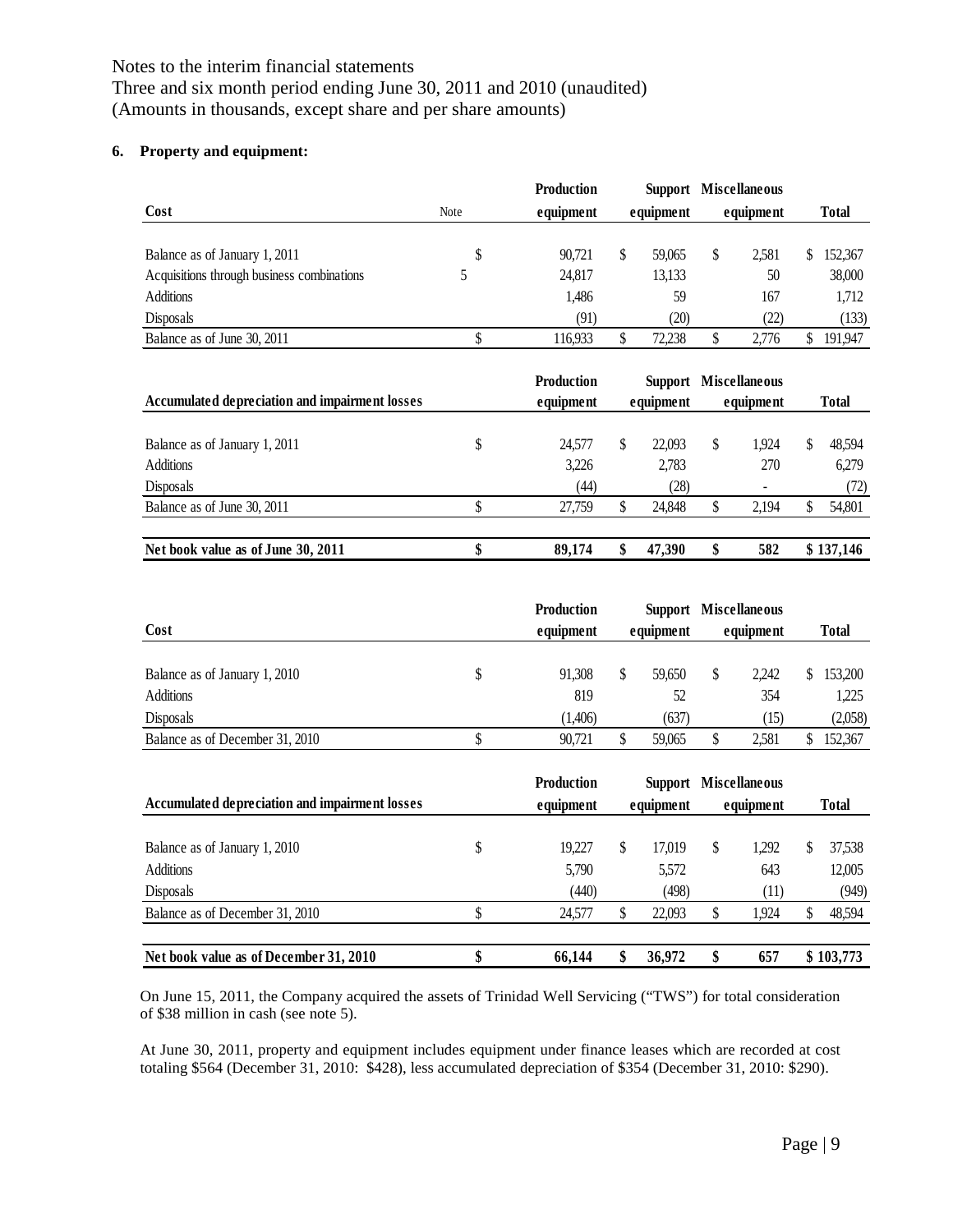Three and six month period ending June 30, 2011 and 2010 (unaudited) (Amounts in thousands, except share and per share amounts)

### **7. Loans and borrowings:**

|                                                                                                                                                                                     | <b>June 30,</b><br>2011 | December 31,<br>2010 |
|-------------------------------------------------------------------------------------------------------------------------------------------------------------------------------------|-------------------------|----------------------|
| Non revolving credit facility                                                                                                                                                       | \$<br>28,500            | \$                   |
| Revolving credit facility                                                                                                                                                           | 28,000                  |                      |
| Credit facilities for a total of \$30 million, with an interest rate of 8.045%,<br>maturing on April 30, 2013. Fully repaid on June 14, 2011.                                       |                         | 30,000               |
| Finance leases with an interest rates ranging to 3.17% to 7.65%, maturing<br>from September 2011 to May 2014. Monthly repayments totalling \$15<br>including interest are required. | 215                     | 143                  |
| Unsecured, interest-free loan from Government of Canada related to a patent<br>and repayable upon commercial application of the patent.                                             | 24                      | 24                   |
| Total debt                                                                                                                                                                          | \$<br>56,739            | \$<br>30,167         |
| Less:                                                                                                                                                                               |                         |                      |
| Financing fees and costs relating to the revised credit agreement                                                                                                                   | (408)                   |                      |
| Financing fees and costs relating to the previous \$30 million term facilities                                                                                                      |                         | (307)                |
| Current portion                                                                                                                                                                     | (6,868)                 | (4,609)              |
|                                                                                                                                                                                     | \$<br>49,463            | \$<br>25,251         |

On June 14, 2011, the Company secured a credit facility from a syndicate of lenders which consisted of a \$29 million non-extendable committed non- revolving facility and a non-extendable committed revolving facility to a maximum of \$40 million with a maturity date of April 30, 2014. The new facility replaced the previous operating line of credit and senior secured term facility. The non-revolving facility replaced the existing term credit facility on substantially similar terms that were already in place whereby there are scheduled principal payments of \$500 plus interest commencing April 2011, increasing to \$750 plus interest in the second year, commencing April 2012, payments of interest only in the third year with a final payment of \$15.0 million due on April 30, 2014. The non-revolving facility bears interest at 7.42%. The \$40 million revolving portion of the facility consist of a swing line facility to a maximum of \$5 million with the remainder consisting of prime based loans and bankers acceptances. The revolving facility requires interest to be paid monthly with no scheduled principal payments during the committed term with the balance due on April 30, 2014. Amounts borrowed under the revolving facility will bear interest at the Company's option of the bank's prime rate plus 1.25% to 2.75% or banker's acceptance rate plus 2.25% to 3.75%. The total facility is margined based on 75% of the Company's eligible accounts receivable and 60% of the net book value of Property and Equipment to a maximum of \$69 million and is secured by a first charge on equipment and a general security agreement on all assets. As at June 30, 2011, a total of \$69 million was available under the facility and a total of \$56.5 was drawn. As at June, 2011, no amounts were drawn under the swingline. The Company had outstanding cheques totaling \$1.6 million resulting in a net bank indebtedness position of \$425. The facility is subject to covenants which are common to these types of arrangements.

The Company was in compliance with all debt covenants as at June 30, 2011 and December 31, 2010. The estimated principal payments for each of the next five fiscal years are as follows: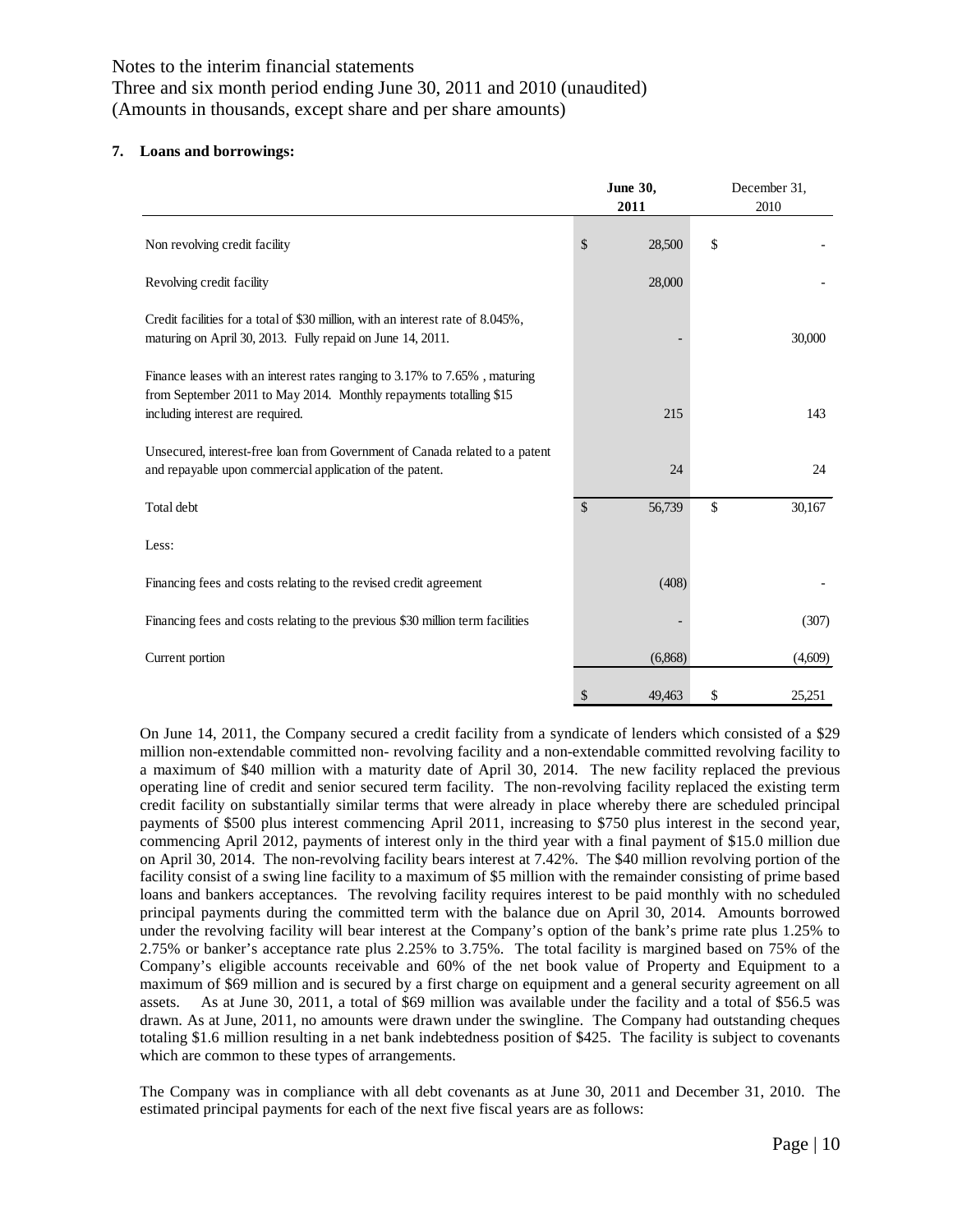Three and six month period ending June 30, 2011 and 2010 (unaudited) (Amounts in thousands, except share and per share amounts)

| 2011       | D | 3,069  |
|------------|---|--------|
| 2012       |   | 8,328  |
| 2013       |   | 2,298  |
| 2014       |   | 43,020 |
| Thereafter |   | 24     |
|            | ◡ | 56,739 |

#### **8. Share capital:**

The authorized share capital of the Company consists of an unlimited number of Common voting shares and an unlimited number of Preferred shares.

| <b>COMMON SHARES</b>         |                                       | <b>NUMBER</b> | <b>AMOUNT</b> |         |
|------------------------------|---------------------------------------|---------------|---------------|---------|
| Balance at January 1, 2010   |                                       | 159, 184, 064 | \$            | 111,080 |
|                              | Shares redeemed                       | (444,701)     |               | (306)   |
| Balance at December 31, 2010 |                                       | 158,739,363   | \$            | 110,774 |
|                              | Shares redeemed                       | (2,049,935)   |               | (1,415) |
|                              | Shares issued under stock option plan | 54,994        |               | 23      |
| Balance at June 30, 2011     |                                       | 156,744,422   | \$            | 109,382 |

During the six months ended June 30, 2011, 1,672,935 shares were repurchased from a former employee with the consideration being the cancellation of a share purchase loan in the amount of \$418. This transaction has not been reflected in the statement of cash flows as it was a non-cash transaction.

The Company commenced a Normal Course Issuer Bid ("NCIB") on April 1, 2011, to purchase from time to time, as it is considered advisable, up to 7,853,321 of its issued and outstanding common shares on the open market through the facilities of the Toronto Venture Stock Exchange ("TSXV"). The price that the Company will pay for any common share under the NCIB will be the prevailing market price on the TSXV at the time of such purchase. Common shares acquired under the NCIB will be subsequently cancelled. During the six months ended June 30, 2011, the Company purchased 377,000 shares under the NCIB for total consideration including commissions of \$197. Of the amount purchased 330,500 were returned to treasury and cancelled.

During the three months ended, stock options were exercised resulting in the issuance of 54,994 shares.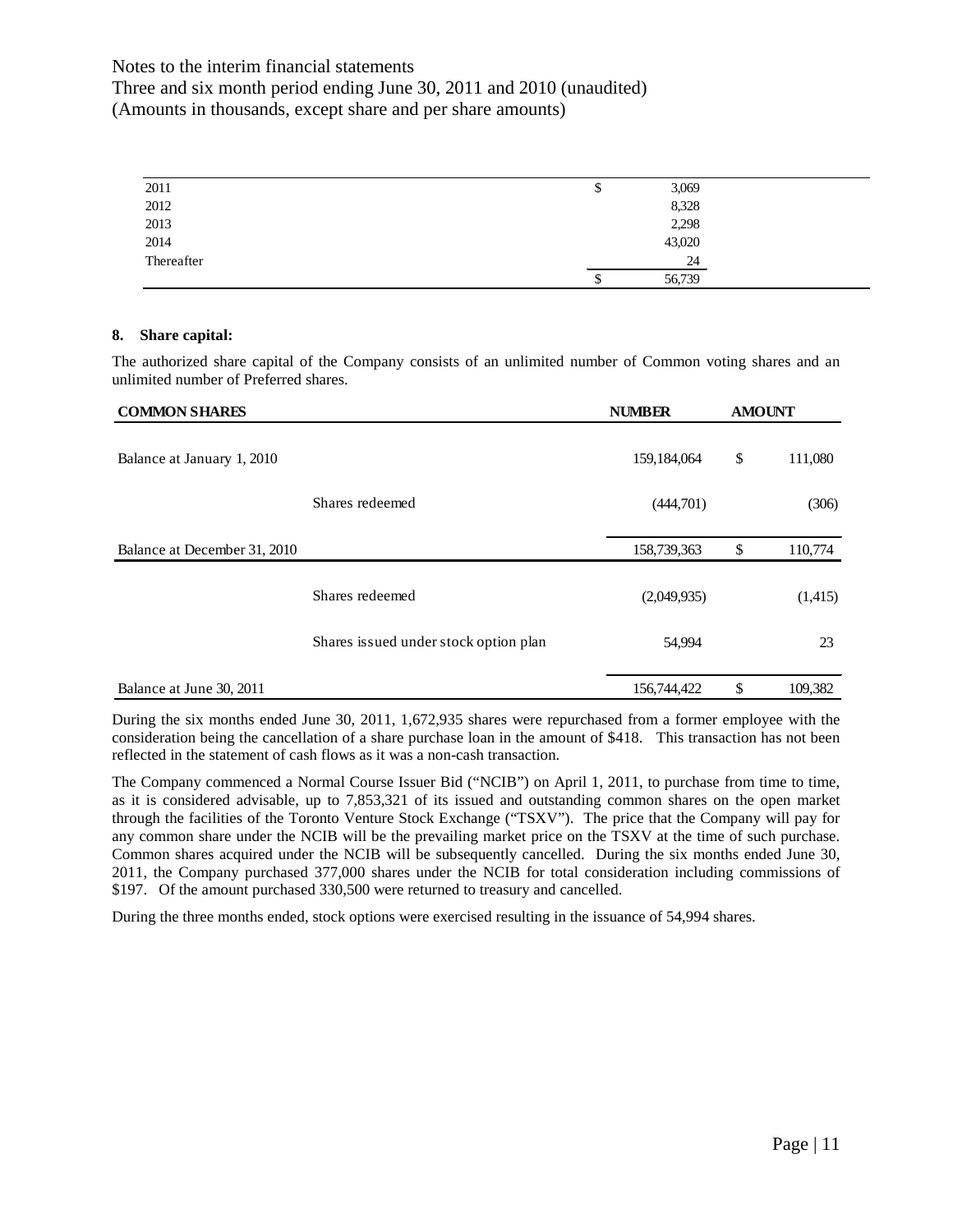Three and six month period ending June 30, 2011 and 2010 (unaudited) (Amounts in thousands, except share and per share amounts)

#### **9. Earnings per share:**

| THREE MONTHS ENDED JUNE 30,                                                             |                                       | 2011                                                                       |                                             | 2010               |                                                                            |                                             |  |
|-----------------------------------------------------------------------------------------|---------------------------------------|----------------------------------------------------------------------------|---------------------------------------------|--------------------|----------------------------------------------------------------------------|---------------------------------------------|--|
|                                                                                         | <b>NET</b><br>LOSS                    | <b>WEIGHTED</b><br><b>AVERAGE</b><br><b>NUMBER OF</b><br>SHARES (in 000's) | <b>PER</b><br><b>SHARE</b><br><b>AMOUNT</b> | <b>NET</b><br>LOSS | <b>WEIGHTED</b><br><b>AVERAGE</b><br><b>NUMBER OF</b><br>SHARES (in 000's) | <b>PER</b><br><b>SHARE</b><br><b>AMOUNT</b> |  |
| Basic and diluted loss per share                                                        | $(\$2,956)$                           | 156,817                                                                    | (\$0.02)                                    | $(\$3,229)$        | 159,174                                                                    | $(\$0.02)$                                  |  |
| Securities excluded from diluted loss per share as<br>the effect would be anti-dilutive |                                       | 8,477                                                                      |                                             |                    | 7.583                                                                      |                                             |  |
| SIX MONTHS ENDED JUNE 30,                                                               |                                       | 2011                                                                       |                                             |                    | 2010                                                                       |                                             |  |
|                                                                                         | <b>NET</b><br><b>INCOME</b><br>(LOSS) | <b>WEIGHTED</b><br><b>AVERAGE</b><br><b>NUMBER OF</b><br>SHARES (in 000's) | <b>PER</b><br><b>SHARE</b><br><b>AMOUNT</b> | <b>NET</b><br>LOSS | <b>WEIGHTED</b><br><b>AVERAGE</b><br><b>NUMBER OF</b><br>SHARES (in 000's) | <b>PER</b><br><b>SHARE</b><br><b>AMOUNT</b> |  |
| Basic earnings (loss) per share                                                         | 1,329                                 | 157,487                                                                    | \$<br>0.01                                  | $(\$3,706)$        | 159,182                                                                    | $(\$0.02)$                                  |  |
| Diluted earnings (loss) per share<br>Securities excluded from diluted earnings (loss)   | 1,329                                 | 158,771                                                                    | $\mathcal{S}$<br>0.01                       | (\$3,706)          | 159,182                                                                    | $(\$0.02)$                                  |  |
| per share as the effect would be anti-dilutive                                          |                                       | 545                                                                        |                                             |                    | 7,583                                                                      |                                             |  |

## **10. Seasonality of operations:**

The Company's operations are located in Western Canada. The ability to move heavy equipment safely and efficiently in Western Canadian oil and natural gas fields is dependent on weather conditions. Activity levels during the first quarter are typically the most robust as the frost creates a stable ground mass that allows for easy access to well sites and easier service rig movement. The second quarter is traditionally the slowest due to road bans during spring break-up. When winter's frost leaves the ground, it renders many secondary roads incapable of supporting the weight of heavy equipment until they have thoroughly dried out. Road bans during this time restrict service rig and support equipment access to well sites. The third quarter has more activity as the summer months are typically drier than the second quarter. The fourth quarter is again quite active as winter temperatures freeze the ground once more maximizing site access. However, there may be temporary halts to operations in extreme cold weather when the temperature falls below -35C.

#### **11. Direct operating expenses:**

|                    | Three months ended |       | Six months ended |        |
|--------------------|--------------------|-------|------------------|--------|
| <b>June 30,</b>    | 2011               | 2010  | 2011             | 2010   |
| Direct labour      | 6.044              | 4.324 | 18,046           | 13,223 |
| Operating expenses | 3.161              | 2.088 | 8.817            | 6,316  |
|                    | 9.205              | 6.412 | 26,863           | 19.539 |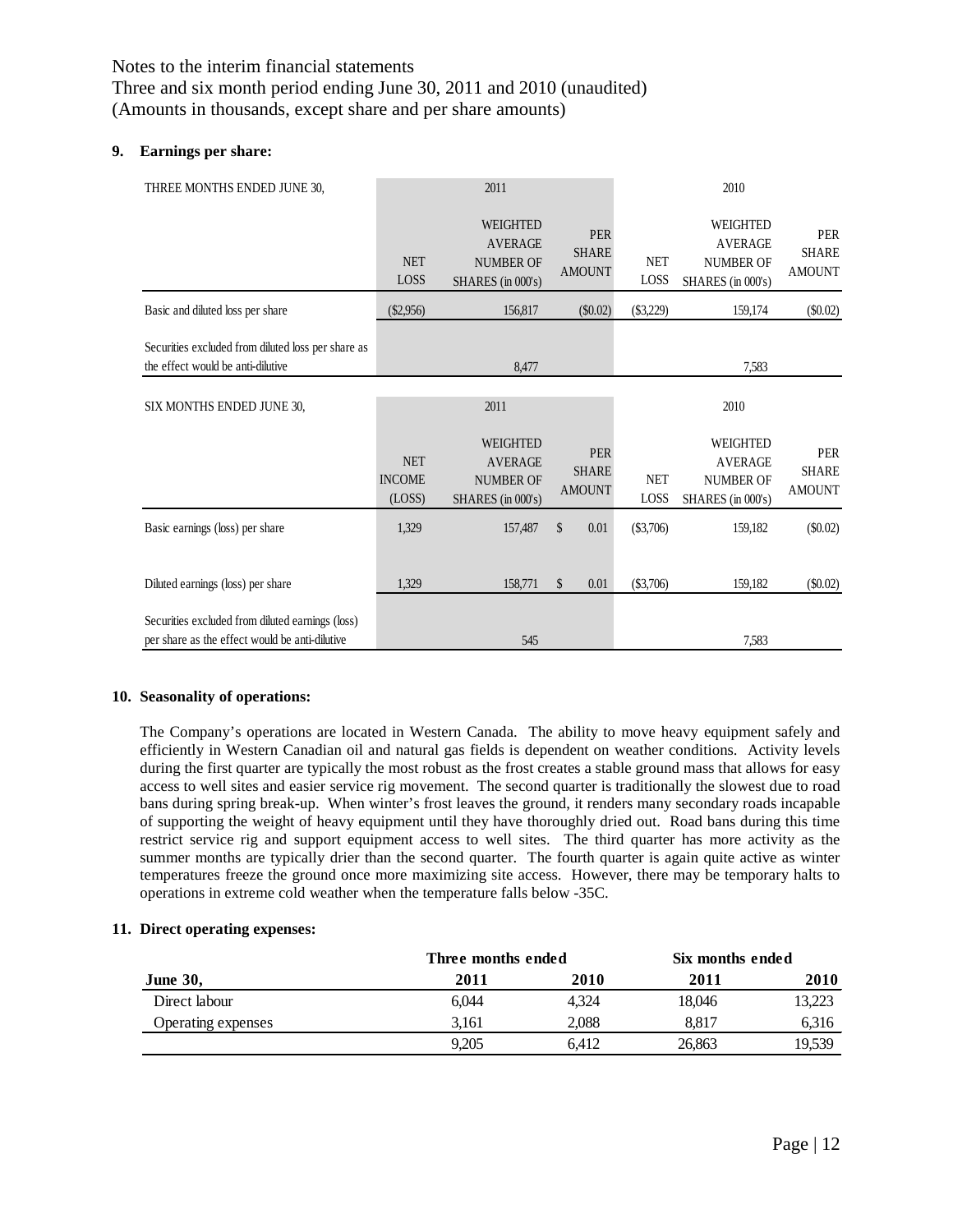Three and six month period ending June 30, 2011 and 2010 (unaudited) (Amounts in thousands, except share and per share amounts)

#### **12. Selling and administrative expenses:**

|                            | Three months ended |       | Six months ended |       |  |
|----------------------------|--------------------|-------|------------------|-------|--|
| <b>June 30,</b>            | 2011               | 2010  | 2011             | 2010  |  |
| Salaries and benefits      | 1.138              | 1.481 | 3,273            | 3,503 |  |
| General and administrative | 1.375              | 1.106 | 2.445            | 2,227 |  |
|                            | 2.513              | 2,587 | 5.718            | 5,730 |  |

#### **13. Finance costs:**

| <b>June 30,</b>                                                      | Three months ended |      | Six months ended |       |
|----------------------------------------------------------------------|--------------------|------|------------------|-------|
|                                                                      | 2011               | 2010 | 2011             | 2010  |
| Interest expense on financial liabilities measured at amortized cost | 649                | 678  | .255             | 1.563 |
| Accretion of debt issuance costs                                     | 289                |      | 330              | 108   |
| Accretion on warrants                                                |                    | 19   | -                | 112   |
|                                                                      | 938                | 703  | . 585            | 1.783 |

#### **14. Operating segments:**

The Company operates in two primary segments within the service industry in Western Canada: Well Servicing and Other Oilfield Services. The Well Servicing segment provides well services through the use of service rigs and coil tubing units. The Other Oilfield Services segment provides snubbing, nitrogen and production testing, primarily providing support services to the well service business.

The Company evaluates performance on net income before taxes.

The reportable segments are distinct operations as they offer complementary services to the well service business. Once a service rig is on site, the other services are typically onsite at various times supporting the rig activity. However, these services can be performed independently of well servicing.

The amounts related to each industry segment are as follows:

| THREE MONTHS ENDED JUNE 30, 2011                    | <b>Well Servicing</b> | <b>Services</b> | Corporate | <b>Total</b> |
|-----------------------------------------------------|-----------------------|-----------------|-----------|--------------|
|                                                     |                       |                 |           |              |
| Revenue                                             | 11.396                | 1,591           |           | 12,987       |
| Finance costs                                       |                       |                 | 938       | 938          |
| Depreciation and amortization                       | 2,222                 | 552             | 146       | 2.920        |
| Net income (loss)                                   | 144                   | (840)           | (2,260)   | (2,956)      |
| Property and equipment                              | 120.273               | 16,134          | 739       | 137,146      |
| Acquisitions through business combinations (Note 5) | 38,000                |                 |           | 38,000       |
| Capital expenditures                                | 771                   | 31              | 60        | 862          |

| THREE MONTHS ENDED JUNE 30, 2010 | <b>Well Servicing</b> | <b>Services</b> | Corporate                | <b>Total</b> |
|----------------------------------|-----------------------|-----------------|--------------------------|--------------|
|                                  |                       |                 |                          |              |
| Revenue                          | 6.891                 | 2,363           | $\overline{\phantom{0}}$ | 9,254        |
| Finance costs                    |                       |                 | 703                      | 703          |
| Depreciation and amortization    | 1.874                 | 636             | 141                      | 2.651        |
| Net income (loss)                | (851)                 | (387)           | (1,991)                  | (3,229)      |
| Property and equipment           | 90.773                | 18,434          | 910                      | 110,117      |
| Capital expenditures             |                       |                 | 104                      | 107          |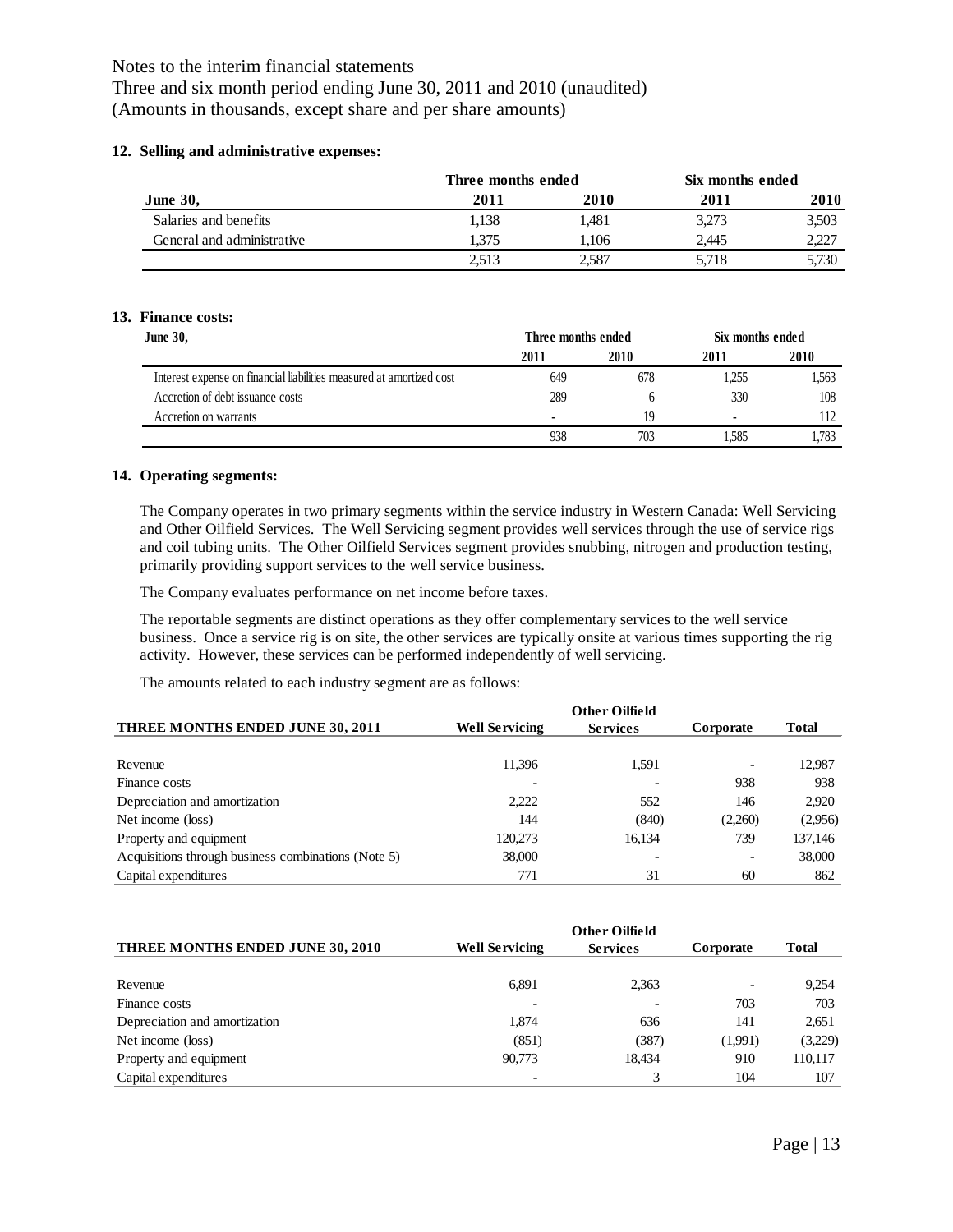Three and six month period ending June 30, 2011 and 2010 (unaudited) (Amounts in thousands, except share and per share amounts)

| <b>SIX MONTHS ENDED JUNE 30, 2011</b>               | <b>Well Servicing</b> | <b>Services</b> | Corporate | <b>Total</b> |
|-----------------------------------------------------|-----------------------|-----------------|-----------|--------------|
|                                                     |                       |                 |           |              |
| Revenue                                             | 34,490                | 7.800           |           | 42.290       |
| Finance costs                                       |                       |                 | 1.585     | 1,585        |
| Depreciation and amortization                       | 4.872                 | 1.117           | 290       | 6,279        |
| Net income (loss)                                   | 4,718                 | 798             | (4,187)   | 1.329        |
| Property and equipment                              | 120.273               | 16.134          | 739       | 137,146      |
| Acquisitions through business combinations (Note 5) | 38,000                |                 |           | 38,000       |
| Capital expenditures                                | 1.462                 | 34              | 81        | 1.577        |

|                                       | <b>Other Oilfield</b> |                 |                          |              |  |  |
|---------------------------------------|-----------------------|-----------------|--------------------------|--------------|--|--|
| <b>SIX MONTHS ENDED JUNE 30, 2010</b> | <b>Well Servicing</b> | <b>Services</b> | Corporate                | <b>Total</b> |  |  |
| Revenue                               | 22,831                | 6.545           | $\overline{\phantom{0}}$ | 29,376       |  |  |
| Finance costs                         |                       |                 | 1.783                    | 1,783        |  |  |
| Depreciation and amortization         | 4.227                 | 1.101           | 452                      | 5,780        |  |  |
| Net income (loss)                     | 694                   | 16              | (4,416)                  | (3,706)      |  |  |
| Property and equipment                | 90.773                | 18.434          | 910                      | 110,117      |  |  |
| Capital expenditures                  |                       |                 | 244                      | 260          |  |  |

## **15. Commitments:**

During the three months ended June 30, 2011, the Company entered into two additional lease contracts for premises. The first commenced July 1, 2011, is for a five year term and the annual amount of rent under the agreement is \$320 per year. The second lease was assumed as part of the purchase of TWS on June 15, 2011, and is for the property in Lloydminster, Alberta. Under the terms of this lease the Company is committed to monthly rental payments and operating costs of approximately \$9 per month until August 31, 2013.

## **16. Explanation of transition to IFRS:**

These are the Company's second interim financial statements prepared in accordance with IFRS. In 2010, the financial statements of the Company were prepared in accordance with previous Canadian GAAP. The Company has adopted IFRS in accordance with IFRS 1 "*First-time Adoption of International Financial Reporting Standards"* with a transition date of January 1, 2010. The significant accounting policies adopted under IFRS have been applied in preparing the interim financial statements for the three and six month period ended June 30, 2011, with the comparative information for the same periods in 2010. These accounting policies and explanation of the adjustments for January 1, March 31 and December 31, 2010, are included in the notes to the interim financial statements as at and for the three month period ended March 31, 2011.

(a) Reconciliations between previous Canadian GAAP and IFRS:

An explanation of how the transition from previous Canadian GAAP to IFRS has affected the Company's financial position, financial performance and cash flows is set out in the following tables and the notes that accompany the tables.

(i) Shareholders' Equity

In preparing its opening IFRS statement of financial position, the Company has adjusted amounts reported previously in the financial statements prepared in accordance with previous Canadian GAAP. The effects of the conversion are as follows: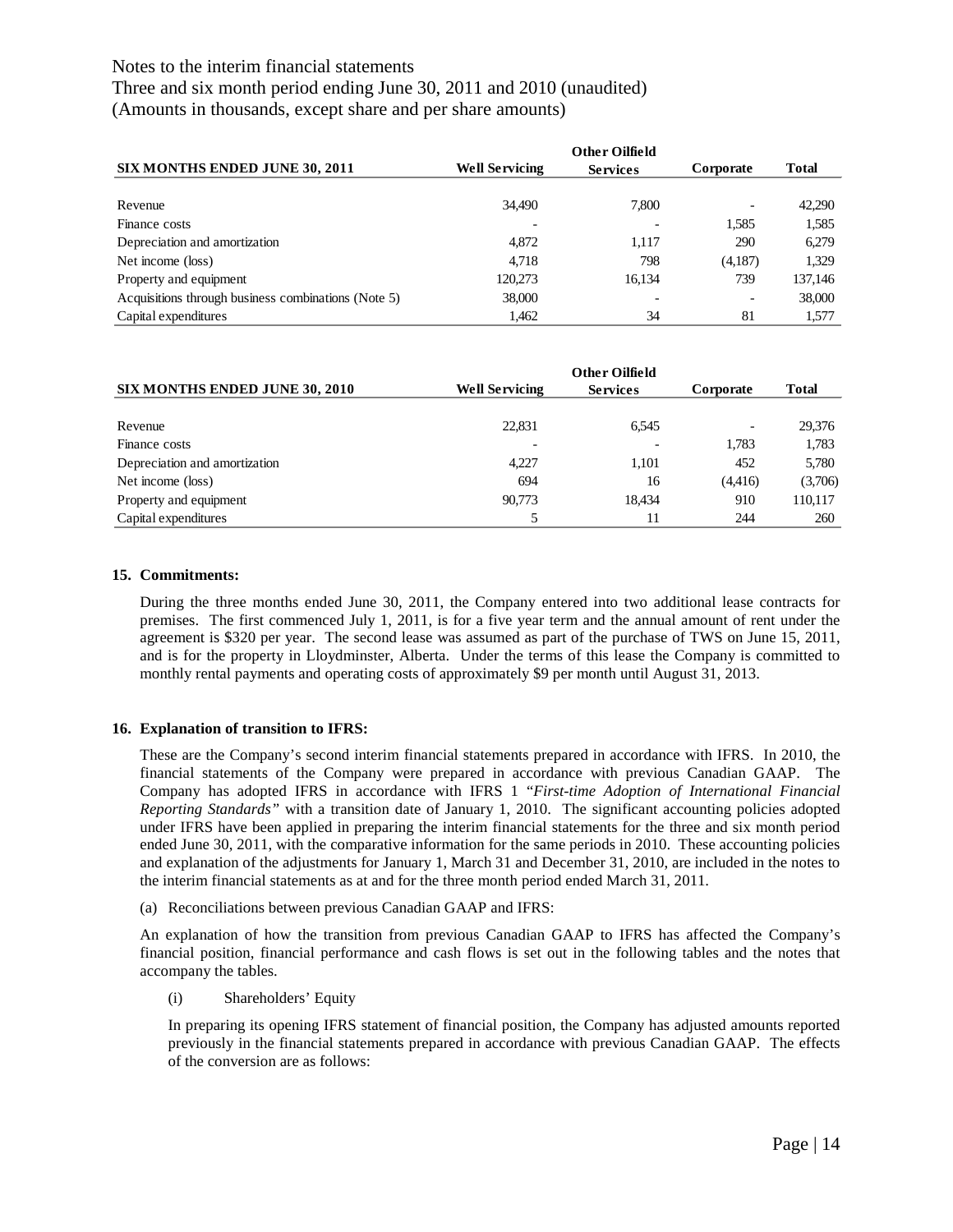Three and six month period ending June 30, 2011 and 2010 (unaudited) (Amounts in thousands, except share and per share amounts)

|                                                       | <b>June 30,</b> |         |
|-------------------------------------------------------|-----------------|---------|
|                                                       | <b>Note</b>     | 2010    |
| Shareholders' equity in accordance with Canadian GAAP |                 | 92,983  |
| Finance leases                                        |                 | (2)     |
| Impairment of assets in Cash Generating Units         | a               | (4,403) |
| Change in net income $(\text{loss})^{-1}$             |                 | 340     |
|                                                       |                 | 88 918  |

(1) Change in net income (loss) excludes stock based compensation expense as this amount is credited to contributed surplus (a component of shareholders' equity)

(ii) Reconciliation of the statement of loss and comprehensive loss under previous Canadian GAAP to IFRS for the three month period ended June 30, 2010:

# **STATEMENTS OF LOSS AND COMPREHENSIVE LOSS**

## **CWC Well Services Corp.**

*For the three months ended June 30, 2010*

*(unaudited)*

|                                                 | <b>Note</b> | <b>Previous</b><br>Canadian<br><b>GAAP</b> | Effect of<br>transition to IFRS | <b>IFRS</b>  |
|-------------------------------------------------|-------------|--------------------------------------------|---------------------------------|--------------|
| <b>REVENUE</b>                                  |             | \$<br>9,254                                |                                 | \$<br>9,254  |
| <b>EXPENSES</b>                                 |             |                                            |                                 |              |
| Direct operating expenses                       | b           | 6,445                                      | (33)                            | 6,412        |
| Selling and administrative expenses             |             | 2,587                                      |                                 | 2,587        |
| Stock based compensation                        | $\mathbf c$ | 332                                        | (93)                            | 239          |
| Finance costs                                   | b           | 699                                        | 4                               | 703          |
| (Gain) loss on disposal                         |             | (78)                                       |                                 | (78)         |
| Unrealized loss (gain) on marketable securities |             | (31)                                       |                                 | (31)         |
| Depreciation                                    | a,b         | 2,646                                      | 5                               | 2,651        |
| Amortization                                    | a           | 146                                        | (146)                           |              |
|                                                 |             | 12,746                                     | (263)                           | 12,483       |
| NET LOSS AND COMPREHENSIVE LOSS                 |             | (3, 492)                                   | 263                             | (3,229)      |
| <b>NET LOSS PER SHARE</b>                       |             |                                            |                                 |              |
| Basic and diluted loss per share                |             | \$<br>(0.02)                               |                                 | \$<br>(0.02) |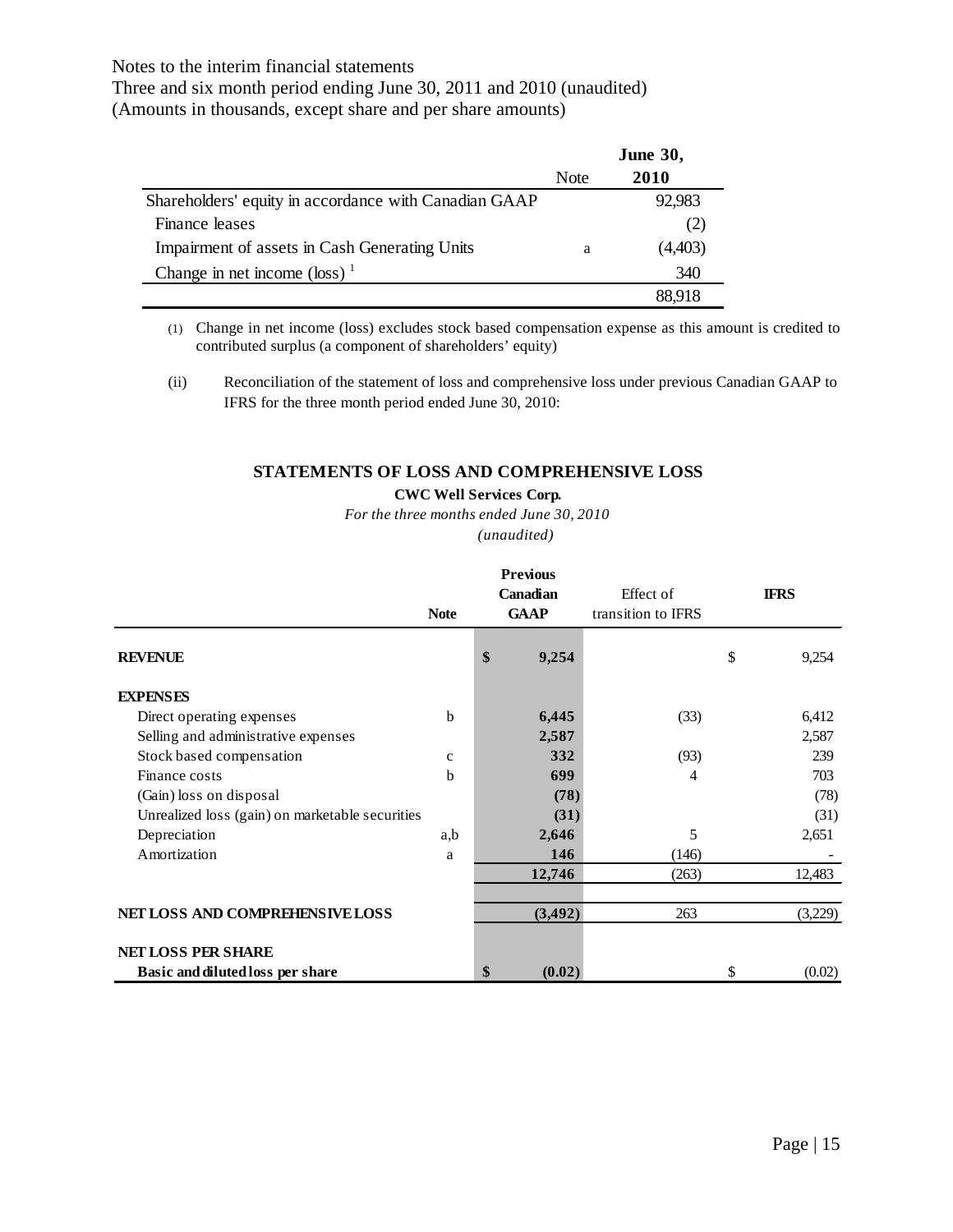(iii) Reconciliation of the statement of loss and comprehensive loss under previous Canadian GAAP to IFRS for the six month period ended June 30, 2010:

## **STATEMENTS OF LOSS AND COMPREHENSIVE LOSS**

## **CWC Well Services Corp.**

*(unaudited) For the six months ended June 30, 2010*

|                                                 | <b>Note</b> | <b>Previous</b><br>Canadian<br><b>GAAP</b> | Effect of<br>transition to IFRS | <b>IFRS</b>  |
|-------------------------------------------------|-------------|--------------------------------------------|---------------------------------|--------------|
| <b>REVENUE</b>                                  |             | \$<br>29,376                               |                                 | \$<br>29,376 |
| <b>EXPENSES</b>                                 |             |                                            |                                 |              |
| Direct operating expenses                       | b           | 19,604                                     | (65)                            | 19,539       |
| Selling and administrative expenses             |             | 5,730                                      |                                 | 5,730        |
| Stock based compensation                        | c           | 591                                        | (225)                           | 366          |
| Finance costs                                   | b           | 1,776                                      | 7                               | 1,783        |
| (Gain) loss on disposal                         |             | (78)                                       |                                 | (78)         |
| Unrealized loss (gain) on marketable securities |             | (38)                                       |                                 | (38)         |
| Depreciation                                    | a,b         | 5,771                                      | 9                               | 5,780        |
| Amortization                                    | a           | 291                                        | (291)                           |              |
|                                                 |             | 33,647                                     | (565)                           | 33,082       |
| NET LOSS AND COMPREHENSIVE LOSS                 |             | (4,271)                                    | 565                             | (3,706)      |
| <b>NET LOSS PER SHARE</b>                       |             |                                            |                                 |              |
| Basic and diluted loss per share                |             | \$<br>(0.02)                               |                                 | \$<br>(0.02) |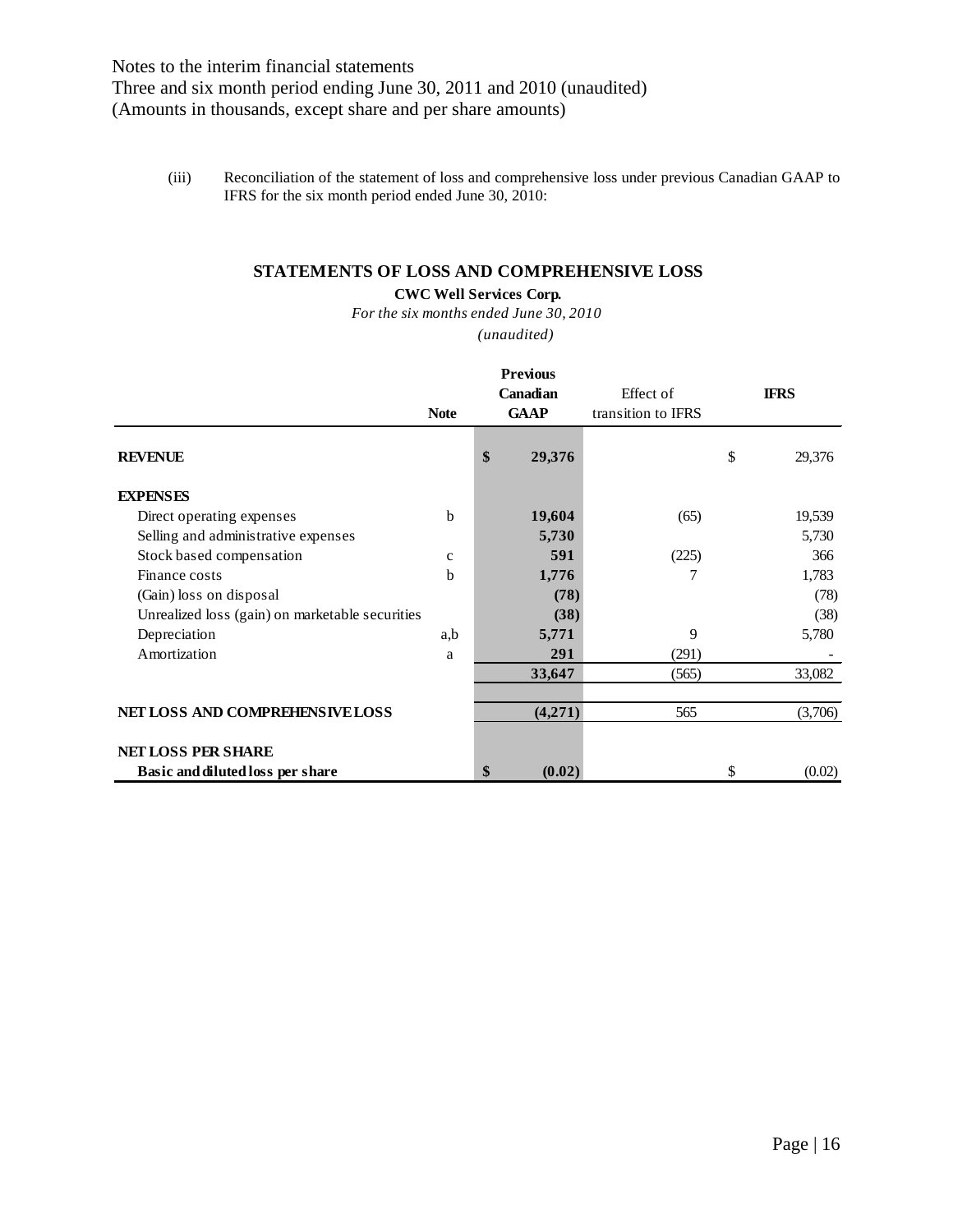# Three and six month period ending June 30, 2011 and 2010 (unaudited) (Amounts in thousands, except share and per share amounts)

Notes to the reconciliations

(a) Property and equipment and Intangibles Assets Impairment

The Company determines the recoverable amount for each Cash Generating Unit ("CGU") on the basis of Value In Use ("VIU"). The VIU was determined by discounting the future cash flows generated from the Company's continuing use of the CGU. The discounted cash flow model employed by the Company reflects the specifics of each CGU and its business environment. The model calculates the present value of the estimated future cash flows of each CGU.

Estimating future cash flows requires judgment, considering past and actual performance as well as expected developments in the respective markets and in the overall macro-economic environment. The calculation of the VIU was based on the following key assumptions:

- (i) Cash flows were projected based on past experience, actual operating results and the one year business plan for the immediate year. Cash flows for a further four year period were extrapolated using a constant growth rate of 1.0 to 3.0 percent with adjustments reflecting an expectation of a recovery in the general economy, forecasted increases in drilling activity, planned reductions in overhead costs and represents the Company's best estimate of the set of economic conditions that are expected to exist over the forecast period.
- (ii) The terminal value growth rate is based on management's best estimate of the long-term growth rate for its CGU's after the forecast period, considering historic performance and future economic forecasts.
- (iii) Each CGU pre-tax discount rate reflects their individual size, risk profile and circumstance and is based on past experience and industry average weighted average cost of capital.
- (iv) The tax rates used in determining the future cash flows were those substantively enacted at the January 1, 2010 transition date.
- (v) To assess reasonableness of the discounted cash flow model, the resulting VIU is compared to trailing and forecasted market multiples.

As a result of this analysis, the Company recognized an impairment loss relating to intangibles of \$3,380 and to property and equipment of \$1,023 on January 1, 2010, related to CGU's within the Other Oilfield Services reporting Segment.

(b) Finance leases

Under previous Canadian GAAP, leases of vehicles were classified as operating leases. Under IFRS, the vehicles are classified as a finance lease because of the present value of the minimum lease payments representing significantly all of the fair value of the asset in combination with the fact the lessee can cancel the lease but must cover any of the lessor's losses associated with the cancellation and there is a small amount required by the lessee to payout at the end of the lease to acquire the asset.

The effect of this change in classification as of January 1, 2010, was an increase to property and equipment of \$258; debt of \$259 and reverse the lease payments booked on the operating leases under previous Canadian GAAP.

(c) Share based payments

The Company recognizes share based compensation expense for the fair value of stock options granted under previous Canadian GAAP and IFRS. However, the timing and amount of the expense may differ.

Under previous Canadian GAAP, share based compensation were treated as one grant and recognized as an expense as the grant vested. Under IFRS, each vesting tranche is treated as a separate grant with a separate vesting date and fair value. The Company has included a forfeiture estimate in its share based compensation calculation, as is required by IFRS. A forfeiture estimate was not required, or included, under previous Canadian GAAP, and instead forfeitures were recognized as they occurred.

On transition to IFRS, the Company also has the option of reversing the compensation relating to options that were fully vested on transition and had never been exercised. The Company had a large number of fully vested, never exercised options resulting in a credit to the deficit and a debit to the contributed surplus of \$4,409.